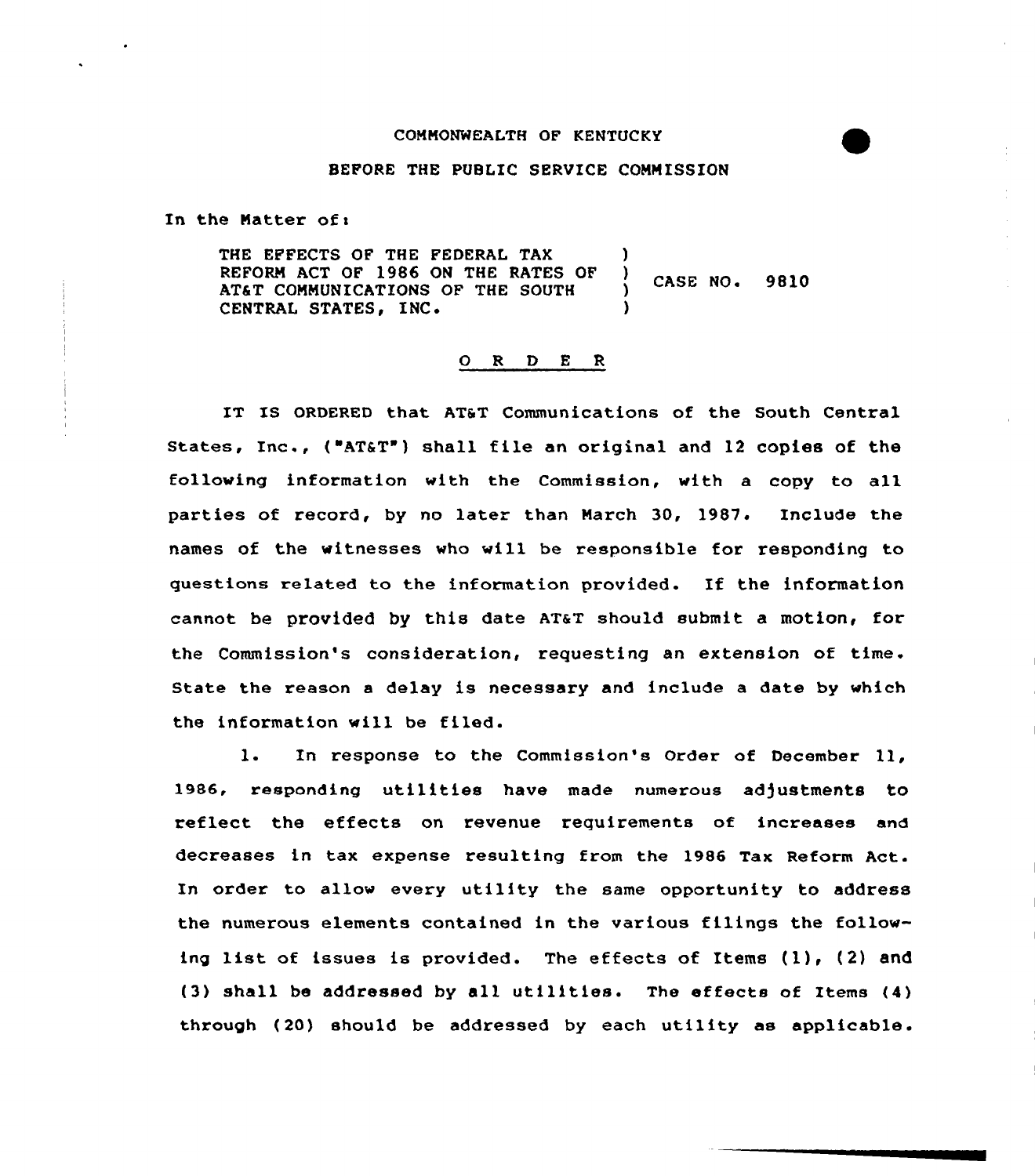For each item below, provide the dollar amount for each adjustment or, for items omitted, an explanation as to why the information is not being supplied. Include a detailed explanation and workpapers of how each amount was determined and a reconciliation of the sum of these adjustments to the total amount of revenue requirement affect included in the original application.

- $(1)$ Federal tax rate change — 46 to 34 percent.
- Amortization of excess deferred taxes.  $(2)$ 
	- (a) Depreciation related.
	- (b) Non-depreciation related.
- (3) Unbilled revenues.
- (4) Alternative minimum tax.
- Kentucky income taxes.  $(5)$
- (6) Investment tax credits.
- (7) Capitalized overheads.
- (8) Capitalized interest.
- Depreciation.  $(9)$
- (10) Vacation pay.
- (ll) ESOP.
- $(12)$ Pension expense.
- (13) Uncollectible accounts and had debt reserve.
- (14) Provision for 80 percent of certain business expense deductions.
- (15) Contributions in aid of construction.
- (16) Customer advances for construction.
- $(17)$ Super fund taxes.
- (18) PGAs.

and the state